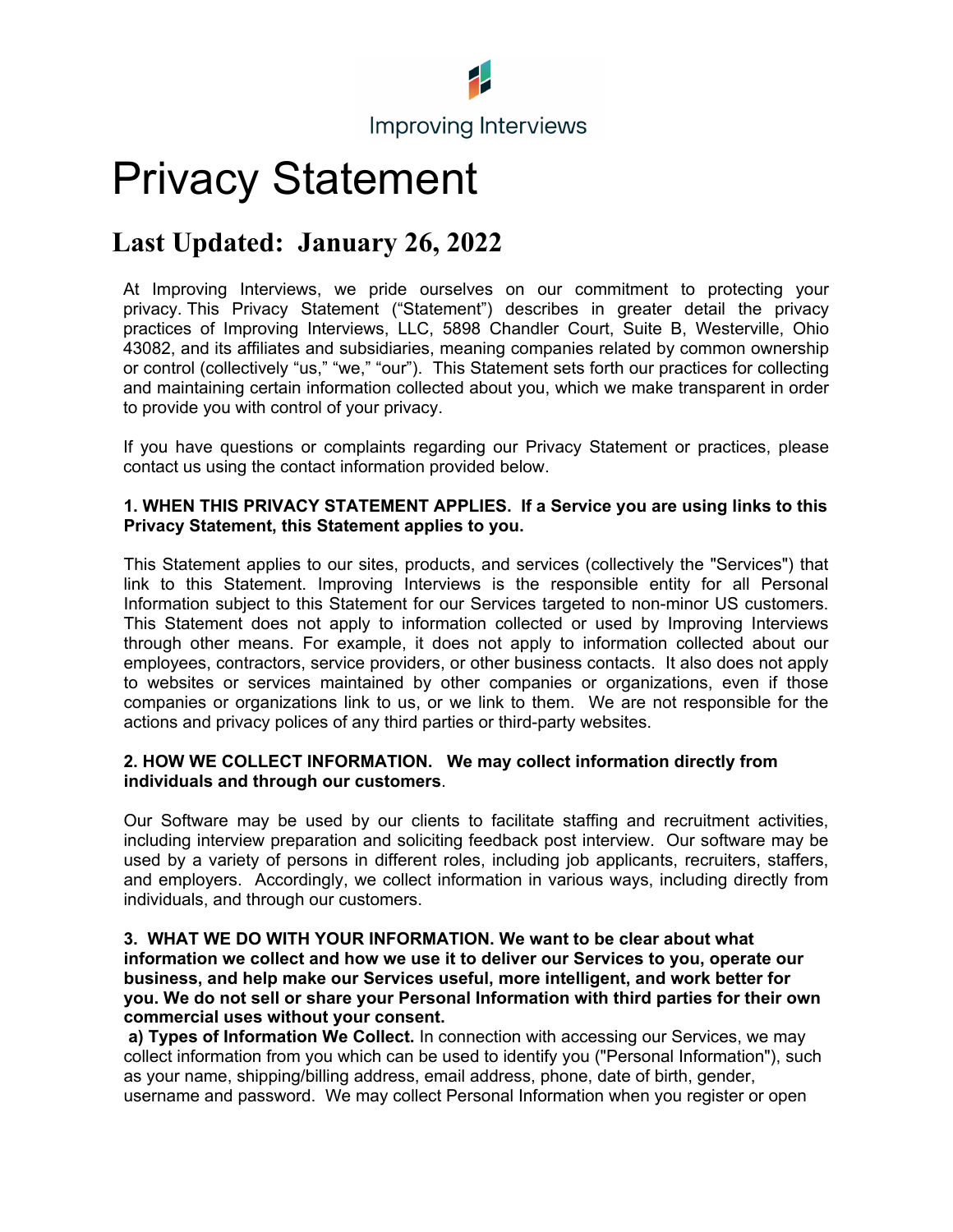an account, sign in, pay a bill, purchase a Service, call us for support, or give us feedback. We may also get information from other companies or third parties, such as when you sync a third-party account or service with your Improving Interviews Service, or when we may use service providers to supplement the Personal Information you give us (e.g., validate your mailing address) to help us maintain the accuracy of your data and provide you with better service. Finally, we may also collect information that would not be considered Personal Information ("non-PI") from you when you create an account or otherwise use our Services. Non-PI information includes information that is anonymized and/or aggregated in such a manner that it cannot be used to identify any unique individual.

Our customers may share a variety of non-PI information with us including but not limited to the type of applicants that they seek to recruit, particular jobs that they seek to staff, or data on how many applicants have been interviewed for a particular position and/or provided an offer. They may also share with us information about which positions are eventually filled, and the demographics, qualifications and/or skills of applicants and hires. We may also receive other information as determined by a particular customer during their use of our Services.

We may also automatically collect certain usage information when you access our Services ("Usage Data"), such as Internet Protocol ("IP") addresses, log files, unique device identifiers, pages viewed, browser type, any links you click on to leave or interact with our Services, and other usage information collected from cookies and other tracking technologies. For example, we collect IP addresses to track and aggregate non-personal information, such as using IP addresses to monitor the regions from which users navigate to our Services. We also collect IP addresses from users when they log into the Services as part of our log-in and security features.

Our Services may change over time and we may introduce new features that may collect new or different types of information. We reserve the right to update this Statement as necessary to reflect changes in the types of information we collect and how it is maintained.

**b) How We Use Your Information.** Unless prohibited by law, regulation, or a contractual obligation, we may use your information, including your Personal Information, for the following purposes:

- *Account Registration*. We may use your name, address, phone number, date of birth, gender, and email address to register your Improving Interviews Account for certain Services we provide and to communicate important information to you. We may obtain additional Personal Information about you, such as address change information, from commercially available sources, to keep our records current. If you set up an administrator account that may be accessed by people other than you, please note that they may see and have the ability to change or delete your Personal Information.
- *Communicate with You and Tell You About Other Services*. We may use your information to communicate with you about our Services and to give you offers for third-party products and services that we think may be of use to you. Please see below under "What You Can Do to Manage Your Privacy" for the choices you have regarding these communications.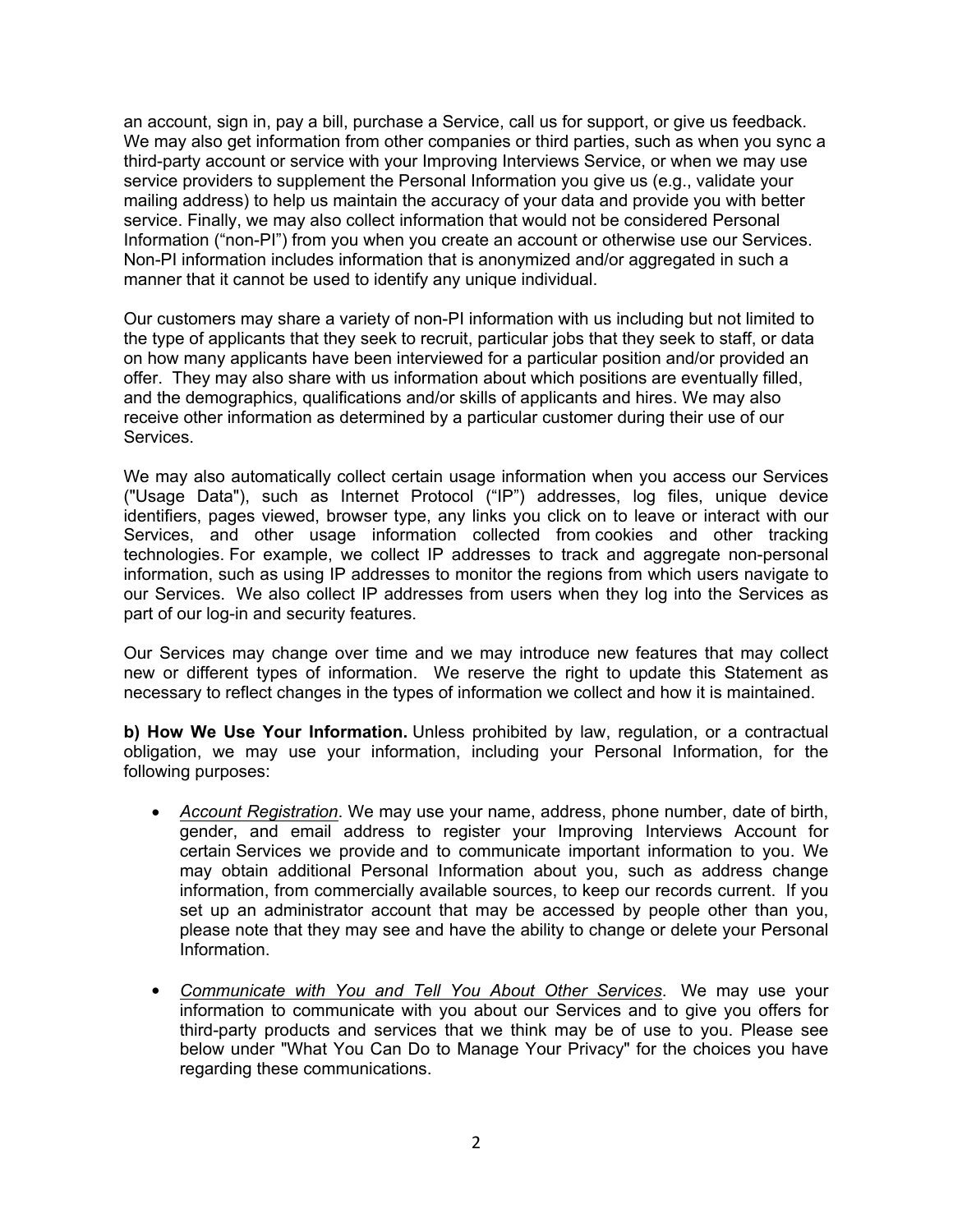- *To Improve Services and Develop New Services*. We may use your information to personalize or customize your experience and the Service, develop new features or services, and to improve the overall quality of Improving Interviews' Services.
- *To Provide Our Services and Operate Our Business*. We may use your information to operate our business, including providing Services you requested, provide you with support related to our Services, and to help us protect our Services, including to combat fraud and protect your information. Your information is also used as necessary to invoice and collect payment for the Services. Profiles for users may also be established and maintained through the use of collected information. Non-PI information may be used to provide our Services to various users and/or customers, including to provide statistical information and insights about the job market, employment success rates, and interview processes.
- *Customer Service and Technical Support*. We may use your name, address, phone number, email address, how you interact with our Services, and information about your computer configuration to resolve questions you may have about our Services and to follow up with you about your experience or resolve any issues. We may offer various Internet chat services. Internet Chat transmissions are encrypted but you should not supply more Personal Information than is required to address your specific issue. A transcript of the session may be retained to resolve questions or issues related to our Services.
- *Feedback*. We may use any information you volunteer in surveys you answer for us and combine them with answers from other customers in order to better understand our Services and how we may improve them. Answering any survey is optional.
- *Research*. We may prepare and share non-PI information about our customers with third parties, such as advertisers or partners, for research, academic, marketing and/or promotional purposes. For example, we may share demographic data that describes the percentage of our customers who use mobile services or who use a particular operating system. Or we may share data that describes trends in job opportunities or rates of success in seeking employment. We or our third-party partners may publicly report the aggregated findings of the research or analysis, but only in a way that would not allow you or any other person to be identified. We may also use collected information to create and monitor recruiting statistics.

**c) How We Share Your Personal Information.** From time to time, we may need to share your Personal Information with others.

 *Third-Party Service Providers*. We may share your information, including Personal Information and Usage Data, with third-party service providers who perform various functions to enable us to provide our Services and help us operate our business, such as website design, sending email communications, fraud detection and prevention, customer care, or performing analytics. Our contracts with these third parties require them to maintain the confidentiality of the Personal Information we provide to them, only act on our behalf and under our instructions, and not use Personal Information for purposes other than the product or service they provide to us or on our behalf.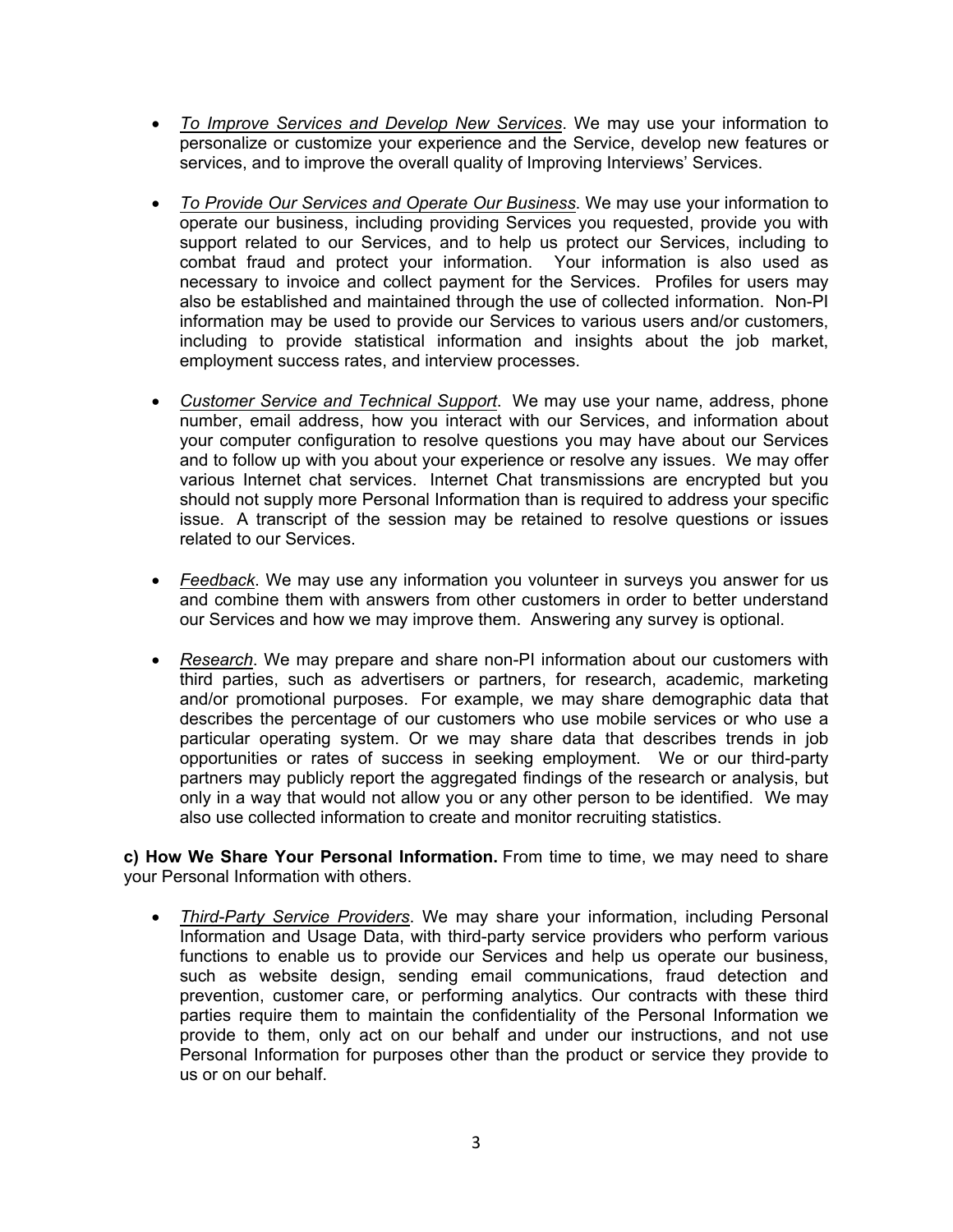- *Response to Subpoenas and Other Legal Requests*. We may share your information with courts, law enforcement agencies, or other government bodies when we have a good faith belief we're required or permitted to do so by law, including to meet national security or law enforcement requirements, to protect our company, or to respond to a court order, subpoena, search warrant, or other law enforcement request.
- *Protection of Improving Interviews and Others*. We may share account information, Personal Information and Usage Data when we believe it is appropriate to enforce the relevant Master Subscription Agreement or other agreements; or protect the rights, property, or safety of Improving Interviews, our Services, our users, or others. This includes exchanging information with other companies and organizations for fraud protection and credit risk reduction. This does not include selling, renting, sharing, or otherwise disclosing Personal Information of our customers for commercial purposes in violation of the commitments set forth in this Privacy Statement.
- *Reporting to Credit Bureaus*. We may share your information with credit bureaus, consumer reporting agencies, and card associations. Late payments, missed payments, or other defaults on your account may be reflected in your credit report and consumer report. We may also share your information with other companies, lawyers, credit bureaus, agents, government agencies, and card associations in connection with issues related to fraud, credit, or debt collection.
- *Information Sharing Between Improving Interviews Entities*. We share your information, including your Personal Information, with and among our affiliates and subsidiaries, except where prohibited by law, regulation, or a contractual obligation. The protections provided in this Privacy Statement apply across all Improving Interviews entities. Affiliates and subsidiaries mean companies related by common ownership or control. The reasons why we share your information include for our everyday business purposes, such as to process your transactions, maintain your accounts, operate our business, etc. We will also share your information in order for us to be able to offer our products and services to you. We may also share information about your creditworthiness, your transactions and experience so that we can operate our business effectively, detect and prevent fraud, and improve our Services.
- *Sale of Our Business*. If we sell, merge, or transfer any part of our business, we may be required to share your information.
- *With your Consent*. Other than as set out above, we will provide you with notice and the opportunity to choose when your Personal Information may be shared with other third parties.

**d) Syncing, Linking, Connecting Your Bank Account or Other Third-Party Services with Your Improving Interviews Service.** You may choose to sync certain Improving Interviews Services with information from other accounts. To sync your account information, we must access your online account. We will request your user name, password, and any other login data that you have set up to enable access. We use this information to update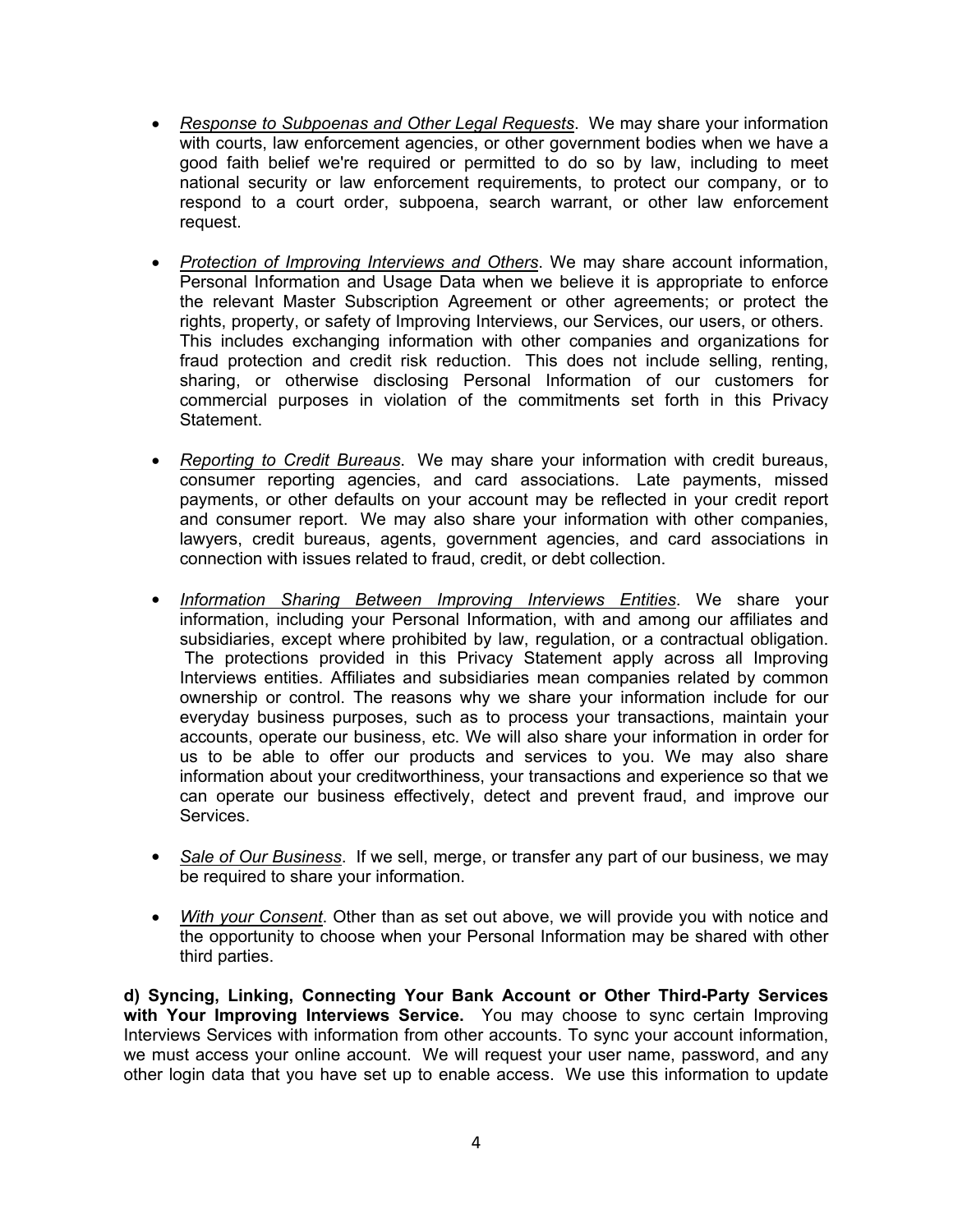and maintain the account information you download, to assist with the download process, and to enhance the Services we may provide in the future.

We may work with other companies or developers to offer you products and services and you may choose to sync, link or connect other third-party services with your Improving Interviews Service. Sometimes Improving Interviews may let you know about the service or product, or another company may let you know about an Improving Interviews service or product. It will be clear who is referring the service or product, and who is providing the service or product. If you choose to accept these services, providing your consent to either the third-party or to us, we may exchange your information, including your Personal Information, as well as information about how you interact with each company's service or product. This exchange of information is necessary to maintain business operations and to provide the ongoing service you've requested. By requesting or accepting these products or services, you are permitting us to provide your information, including your Personal Information, to the other party.

**4. AGGREGATED ANONYMOUS INFORMATION.** Anonymous information means information that has been stripped of any Personal Information and no longer can be used to identify a specific person. It may include, for example, statistical information about the demographics of our users, or the success rate of interviews. We may share aggregated, non-personally identifiable information with our existing and prospective business partners and advertisers.

**5. WHAT YOU CAN DO TO MANAGE YOUR PRIVACY. You can view and edit information that identifies you online through your Improving Interviews Service. How you can access and control information that identifies you will depend on which Services you use. You have a choice about the use of information that identifies you, marketing communications you receive from us, and our use of cookies and other tracking technologies.** 

**a) Managing Marketing Communications From Us.** We will honor your choices when it comes to receiving marketing communications from us.

You have the following choices if you have been receiving marketing communications from us that you no longer wish to receive:

- Click the "unsubscribe" link in the email or newsletter you received.
- For SMS messages, reply "STOP" or follow the instructions in the message or settings to discontinue the Service.
- Subject to your control, our mobile applications may send push notifications to your mobile device. If you are receiving push notifications and no longer wish to receive these types of communications, you may turn them off at the device level.
- Remember that even if you choose not to receive marketing communications from us, we will continue to send you mandatory service or transactional communications.

**b) Updating Your Personal Information.** In connection with your right to manage your Personal Information you provide to us, you may access, update, change, correct or request deletion of your information either through the Service or through our customer support. You can reach our customer support by using the contact information provided in the "How to Contact Us" section of this Statement.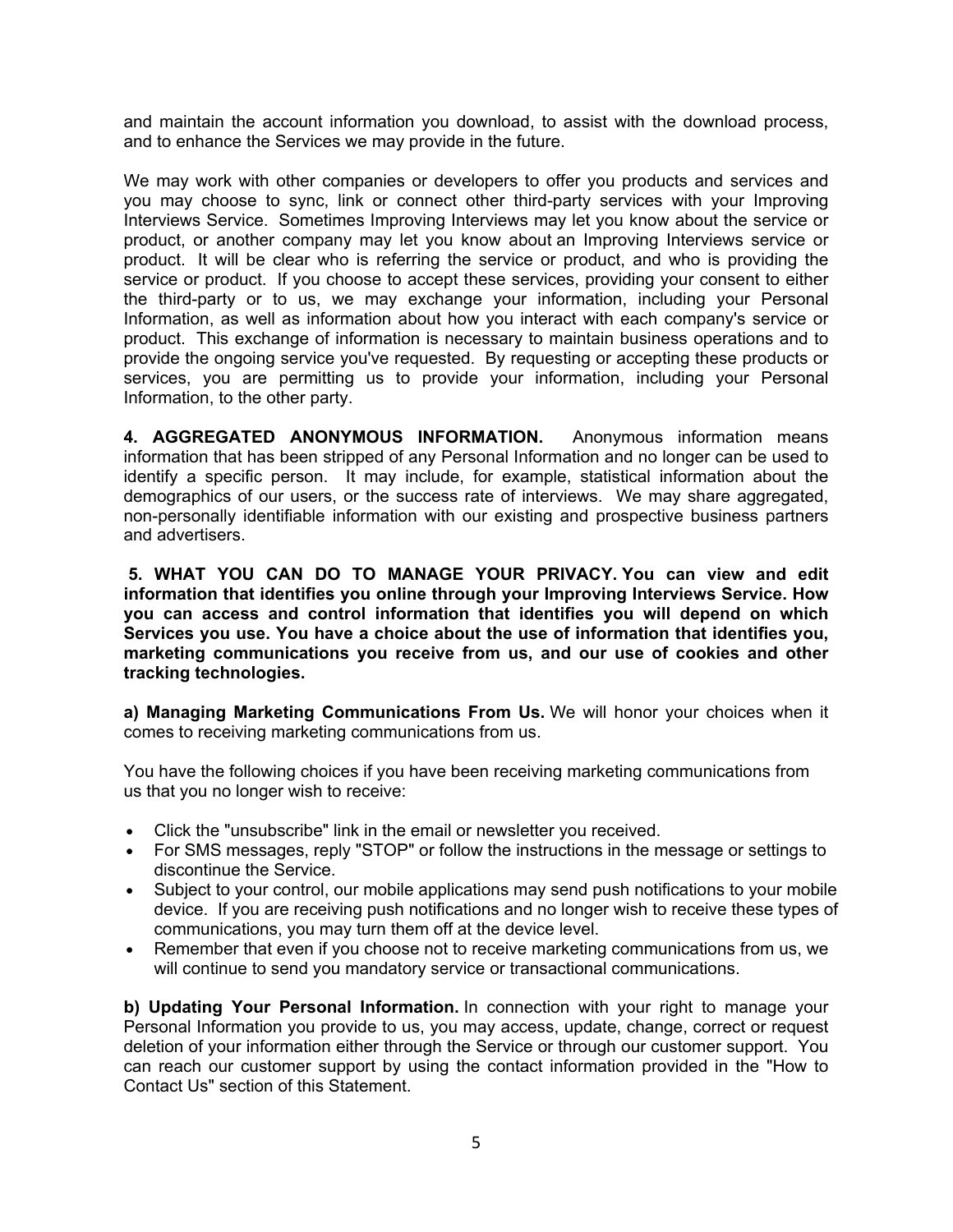**c) Cookies and Similar Tracking Technologies.** The following is a high-level summary of our practices and your controls for cookies and other tracking technologies. For more information, please see our Cookies Policy.

In accordance with applicable law, Improving Interviews and our service providers may use commonly used tools to recognize your visit and track your interactions with our Services such as cookies, web beacons, pixels, local shared objects, and similar technologies (collectively referred to as "Cookies"). Sometimes this tracking is necessary in order for us to provide you the Service you requested. Other times, we combine Usage Data collected from Cookies with that of other customers to improve your and other customers' experience. You have control over some of the Usage Data we collect from Cookies and how we use it. Information on changing your browser settings to opt out of Cookies can be found in your browser settings. If you delete your cookies or if you set up your browser to decline cookies, some features of the Services may not work or may not work as designed.

In accordance with the Digital Advertising Alliance Principles, Improving Interviews also uses advertising networks and other third parties to display advertising on our website or to manage our advertising on other sites. Our third-party partners may place Cookies on our Services and unaffiliated websites in order to serve advertisements that may be relevant to you based on your browsing activities and interests, and to determine the effectiveness of such advertisements.

You also have the following additional choices to opt-out of certain tracking through Cookies for such purposes:

- Visit the Digital Advertising Alliance's or Network Advertising Initiative's opt-out page.
- Opt out of targeted ads on Facebook.
- Opt out of Google Analytics for display advertising or to customize Google Display Network ads.
- Manage Flash cookies.
- For mobile apps, please refer to your mobile device's settings, or download the AppChoices app.

Please note that even if you opt-out of such Cookies or otherwise opt-out of interest-based advertising, you may still receive advertisements, they just won't be tailored to your interests. Also, if you opt-out and later delete your Cookies, use a different browser, or buy a new computer, you may need to renew your opt-out choices.

**d) Do Not Track.** Like most other companies, our Services are not currently configured to respond to browsers' "Do Not Track" signals because at this time no formal "Do Not Track" standard has been adopted.

**e) Social Media Features.** Many of our Services may use or otherwise integrate with social media features, such as Facebook sharing ("Social Media Features"). These features may collect your IP address and which page you are visiting within our Service and may set a cookie to enable the feature to function properly. Social Media Features are either hosted by a third party or hosted directly by our Services. Your interactions with these features are governed by the privacy statement of the company providing the relevant Social Media Features.

#### **6. DATA RETENTION AND YOUR ACCESS RIGHTS**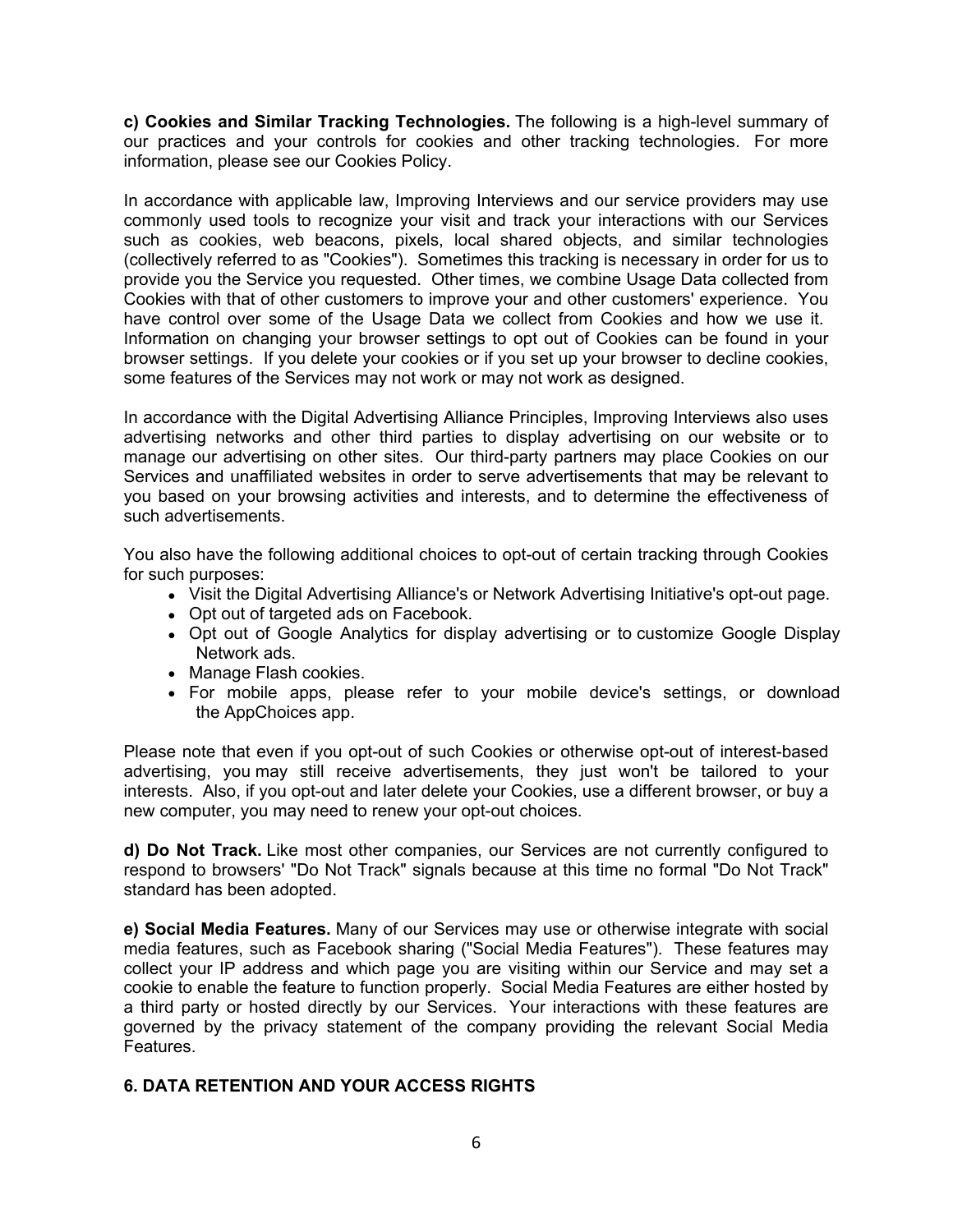**a) Data Retention.** In accordance with and as permitted by applicable law and regulations, we will retain your information as long as necessary to serve you, to maintain your account for as long as your account is active, or as otherwise needed to operate our business. When you close your account, we may continue to communicate with you about our Services, give you important business updates that may affect you, and let you know about products and services that may interest you, unless you have opted out of receiving marketing communications. We may also continue to use some of your information for business purposes and to improve our offerings or in some cases to develop new ones. We will retain and use your information as required by applicable regulations and Improving Interviews' records and information management policies to comply with our legal and reporting obligations, resolve disputes, enforce our agreements, complete any outstanding transactions and for the detection and prevention of fraud.

#### **b) Your Access Rights.**

• If you have created an online account with us and would like to update the Personal Information you have provided to us, you can access your account to view and make changes or corrections to your Personal Information.

Pursuant to the California Consumer Privacy Act (CCPA), a California resident may request to access or delete information collected from the California resident. However, information may not be deleted under certain circumstances including where maintenance of your information is necessary to complete a transaction for which the information was collected, to otherwise perform a contract between Improving Interviews and you, to protect against or prosecute fraudulent or illegal activity, to comply with a legal obligation, or to otherwise use your information internally in a lawful manner that is compatible with the context in which you provided the information. Before any request to access or delete information can be fulfilled, Improving Interviews will verify your identity and confirm your request. If a California resident wishes to use an authorized agent, the resident must provide the agent with written authorization as well as verify their identity directly with Improving Interviews. The exception to this is if the authorized agent is acting pursuant to a power of attorney under the California Probate Code.

#### **7. SECURITY OF YOUR INFORMATION. Keeping your Information safe is important to us.**

We provide reasonable and appropriate security measures in connection with securing Personal Information we collect.

For example, we:

- Constantly work to update our security practices to implement accepted best methods to protect your Personal Information, and review our security procedures carefully.
- Comply with applicable laws and security standards.
- Securely transmit your sensitive Personal Information.
- Train our staff and require them to safeguard your data.
- Transmit, store, protect, and access all cardholder information in compliance with the Payment Card Industry's Data Security Standards.

#### **8. INTERNATIONAL DATA TRANSFERS.**

In accordance with and as permitted by applicable law and regulations, we reserve the right to transfer your information, process and store it outside your country of residence to wherever we or our third-party service providers operate.